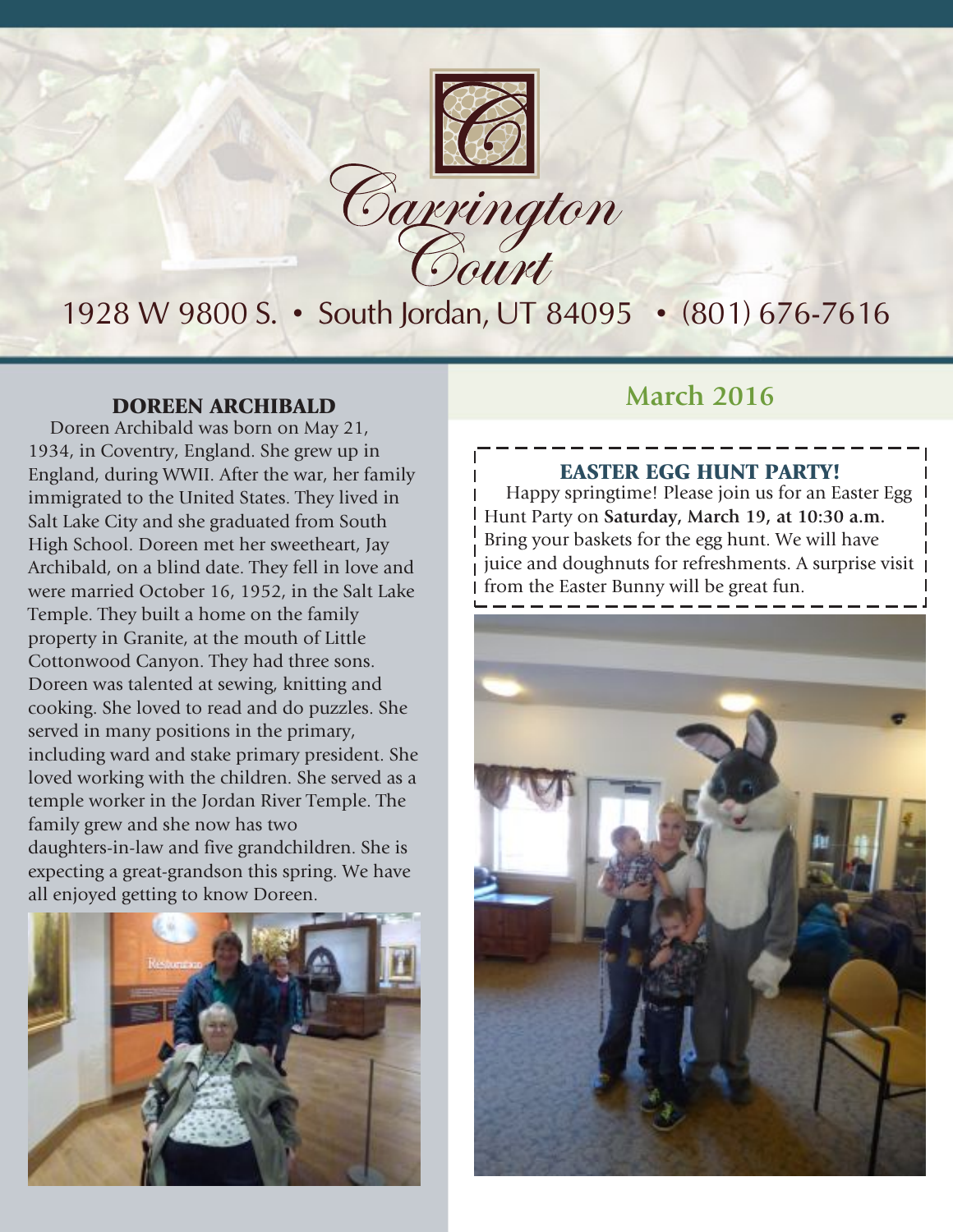

# **March 2016**

| Sunday                                                                                                                                                     | Monday                                                                                                                                                                                                                          | Tuesday                                                                                                                                                                                                                                                                    | Wednesday                                                                                                                                                                                                         | Thursday                                                                                                                                                                                                         | Friday                                                                                                                                         | Saturday                                                                                                                                                                                     |
|------------------------------------------------------------------------------------------------------------------------------------------------------------|---------------------------------------------------------------------------------------------------------------------------------------------------------------------------------------------------------------------------------|----------------------------------------------------------------------------------------------------------------------------------------------------------------------------------------------------------------------------------------------------------------------------|-------------------------------------------------------------------------------------------------------------------------------------------------------------------------------------------------------------------|------------------------------------------------------------------------------------------------------------------------------------------------------------------------------------------------------------------|------------------------------------------------------------------------------------------------------------------------------------------------|----------------------------------------------------------------------------------------------------------------------------------------------------------------------------------------------|
| MARCH FIELD TRIP TO THE LIVING<br><b>PLANET AQUARIUM</b>                                                                                                   |                                                                                                                                                                                                                                 | 9:00 Rejuvenation<br>9:30 Trivia<br>10:00 Music 'n Motion<br>11:00 Sing-A-Long<br>12:00 Lunch<br>1:30 Gospel Doctrine Lesson (AL Side)<br>2:00 Story Time<br>2:30 Balloon Badminton/Games<br>3:30 Snack Time<br>4:00 Comedy Hour<br>5:00 Dinner                            | 9:00 Rejuvenation<br>9:30 Fun With Art<br>10:00 Groove'N & Move'N<br>11:00 Crossword Puzzles<br>12:00 Lunch<br>1:30 Van Ride/Skills Practice<br>3:30 Snack Time<br>4:00 Bowling<br>5:00 Dinner                    | 9:00 Rejuvenation<br>9:30 Nursery Rhymes<br>10:00 Music 'n Motion<br>11:00 Rhythm Band & Singing<br>12:00 Lunch<br>1:30 Craft Class<br>3:30 Snack Time<br>4:00 Music/Bob Shorten<br>5:00 Dinner                  | 9:00 Rejuvenation<br>9:30 What's Cook'n?<br>11:00 Magazine Art<br>12:00 Lunch<br>1:30 B-I-N-G-O<br>3:30 Movie/Tasty Treat<br>5:00 Dinner       | 9:00 Rejuvenation<br>9:30 Coloring/Art/Activity<br>11:00 Story Time<br>12:00 Lunch<br>1:30 Sing-A-Long<br>2:30 Fun & Games<br>3:30 Snack Time<br>4:00 Dean Martin/I Love Lucy<br>5:00 Dinner |
| 9:00 Rejuvenation<br>9:30 LDS Sacrament Meeting<br>10:30 Lawrence Welk<br>12:00 Lunch<br>1:30 Ladies' Spa Day<br>3:00 Afternoon Movie<br>5:00 Dinner       | 9:00 Rejuvenation<br>9:30 Fun With Words<br>10:00 Time For Learning<br>10:30 Music/Dave Bowen Trio<br>12:00 Lunch<br>1:30 Van Ride/Skills Practice<br>3:30 Snack Time<br>4:00 "Can You List This"<br>5:00 Dinner                | 9:00 Rejuvenation<br>9:30 Trivia<br>10:00 Music 'n Motion<br>11:00 Sing-A-Long<br>12:00 Lunch<br>1:30 Gospel Doctrine Lesson (AL Side)<br>2:00 Story Time<br>2:30 Balloon Badminton/Games<br>3:30 Snack Time<br>4:00 Comedy Hour<br>5:00 Dinner                            | 9:00 Rejuvenation<br>9:30 Fun With Art<br>10:00 Groove'N & Move'N<br>11:00 Crossword Puzzles<br>12:00 Lunch<br>1:30 Van Ride/Skills Practice<br>3:30 Snack Time<br>4:00 Bowling<br>5:00 Dinner                    | 9:00 Rejuvenation<br>9:30 Nursery Rhymes<br>10:00 Music 'n Motion<br>11:00 Rhythm Band & Singing<br>12:00 Lunch<br>1:30 Craft Class<br>3:30 Snack Time<br>4:00 Puzzles<br>5:00 Dinner                            | 9:00 Rejuvenation<br>9:30 What's Cook'n?<br>11:00 Magazine Art<br>12:00 Lunch<br>1:30 B-I-N-G-O<br>3:30 Movie/Tasty Treat<br>5:00 Dinner       | 12 <sup>1</sup><br>9:00 Rejuvenation<br>9:30 Coloring/Art/Activity<br>11:00 Story Time<br>12:00 Lunch<br>1:30 Sing-A-Long<br>3:30 Snack Time<br>4:00 Dean Martin/I Love Lucy<br>5:00 Dinner  |
| 9:00 Rejuvenation<br>9:30 LDS Sacrament Meeting<br>10:30 Lawrence Welk<br>12:00 Lunch<br>1:30 Ladies' Spa Day<br>3:00 Afternoon Movie<br>5:00 Dinner       | 9:00 Rejuvenation<br>9:30 Fun With Words<br>10:00 Time For Learning<br>11:00 Groove'N & Move'N<br>12:00 Lunch<br>1:30 Field Trip to The Living Planet<br>Aquarium<br>3:30 Snack Time<br>4:00 "Can You List This"<br>5:00 Dinner | 15<br>9:00 Rejuvenation<br>9:30 Trivia<br>10:00 Music 'n Motion<br>11:00 Sing-A-Long<br>12:00 Lunch<br>1:30 Gospel Doctrine Lesson (AL Side)<br>2:00 Story Time<br>2:30 Balloon Badminton/Games<br>3:30 Snack Time<br>4:00 Comedy Hour<br>5:00 Dinner                      | 9:00 Rejuvenation<br>9:30 Fun With Art<br>10:00 Groove'N & Move'N<br>11:00 Crossword Puzzles<br>12:00 Lunch<br>1:30 Field Trip to The Living Planet<br>Aquarium<br>3:30 Snack Time<br>4:00 Bowling<br>5:00 Dinner | 17<br>9:00 Rejuvenation<br>9:30 Nursery Rhymes<br>10:00 Music 'n Motion<br>11:00 Rhythm Band & Singing<br>12:00 Lunch<br>1:30 Craft Class<br>3:30 Snack Time<br>4:00 Music/Utah Old-Time Fiddlers<br>5:00 Dinner | 18<br>9:00 Rejuvenation<br>9:30 What's Cook'n?<br>11:00 Magazine Art<br>12:00 Lunch<br>1:30 B-I-N-G-O<br>3:30 Movie/Tasty Treat<br>5:00 Dinner | 19 <sup>1</sup><br>9:00 Rejuvenation<br>10:30 Easter Egg Hunt Party!<br>12:00 Lunch<br>1:30 Fun Easter Project<br>3:30 Snack Time<br>4:00 Dean Martin/I Love Lucy<br>5:00 Dinner             |
| 20<br>9:00 Rejuvenation<br>9:30 LDS Sacrament Meeting<br>10:30 Lawrence Welk<br>12:00 Lunch<br>1:30 Ladies' Spa Day<br>3:00 Afternoon Movie<br>5:00 Dinner | 21<br>9:00 Rejuvenation<br>9:30 Fun With Words<br>10:00 Time For Learning<br>11:00 Groove'N & Move'N<br>12:00 Lunch<br>1:30 Van Ride/Skills Practice<br>3:30 Snack Time<br>4:00 Music/Lynda Davidson<br>5:00 Dinner             | 22<br>9:00 Rejuvenation<br>9:30 Trivia<br>10:00 Music 'n Motion<br>11:00 Sing-A-Long<br>12:00 Lunch<br>1:30 Gospel Doctrine Lesson (AL Side)<br>2:00 Story Time<br>2:30 Balloon Badminton/Games<br>3:30 Snack Time<br>4:00 Comedy Hour<br>5:00 Dinner                      | 23<br>9:00 Rejuvenation<br>9:30 Fun With Art<br>10:00 Groove'N & Move'N<br>11:00 Crossword Puzzles<br>12:00 Lunch<br>1:30 Van Ride/Skills Practice<br>3:30 Snack Time<br>4:00 Bowling<br>5:00 Dinner              | 24<br>9:00 Rejuvenation<br>9:30 Nursery Rhymes<br>10:00 Music 'n Motion<br>11:00 Rhythm Band & Singing<br>12:00 Lunch<br>1:30 Craft Class<br>3:30 Snack Time<br>4:00 Music/Terry Spencer<br>5:00 Dinner          | 25<br>9:00 Rejuvenation<br>9:30 What's Cook'n?<br>11:00 Magazine Art<br>12:00 Lunch<br>1:30 B-I-N-G-O<br>3:30 Movie/Tasty Treat<br>5:00 Dinner | 26<br>9:00 Rejuvenation<br>9:30 Coloring/Activitity<br>11:00 Story Time<br>12:00 Lunch<br>1:30 Sing-A-Long<br>3:30 Snack Time<br>4:00 Dean Martin/I Love Lucy<br>5:00 Dinner                 |
| 27<br>9:00 Rejuvenation<br>9:30 LDS Sacrament Meeting<br>10:30 Lawrence Welk<br>12:00 Lunch<br>1:30 Ladies' Spa Day<br>3:00 Afternoon Movie<br>5:00 Dinner | 9:00 Rejuvenation<br>9:30 Fun With Words<br>10:00 Time For Learning<br>11:00 Groove'N & Move'N<br>12:00 Lunch<br>1:30 Van Ride/Skills Practice<br>3:30 Snack Time<br>4:00 "Can You List This"<br>5:00 Dinner                    | 28 Birthday Bash!<br>29<br>9:00 Rejuvenation<br>9:30 Trivia<br>10:00 Music 'n Motion<br>11:00 Sing-A-Long<br>12:00 Lunch<br>1:30 Gospel Doctrine Lesson (AL Side)<br>2:00 Story Time<br>2:30 Balloon Badminton/Games<br>3:30 Snack Time<br>4:00 Comedy Hour<br>5:00 Dinner | 30<br>9:00 Rejuvenation<br>9:30 Van Ride/Skills Practice<br>10:00 Groove'N & Move'N<br>11:00 Crossword Puzzles<br>12:00 Lunch<br>1:30 Afternoon Movie<br>3:30 Snack Time<br>4:00 Bowling<br>5:00 Dinner           | 31<br>9:00 Rejuvenation<br>9:30 Nursery Rhymes<br>10:00 Music 'n Motion<br>11:00 Rhythm Band & Singing<br>12:00 Lunch<br>1:30 Craft Class<br>3:30 Snack Time<br>4:00 Puzzles<br>5:00 Dinner                      |                                                                                                                                                |                                                                                                                                                                                              |